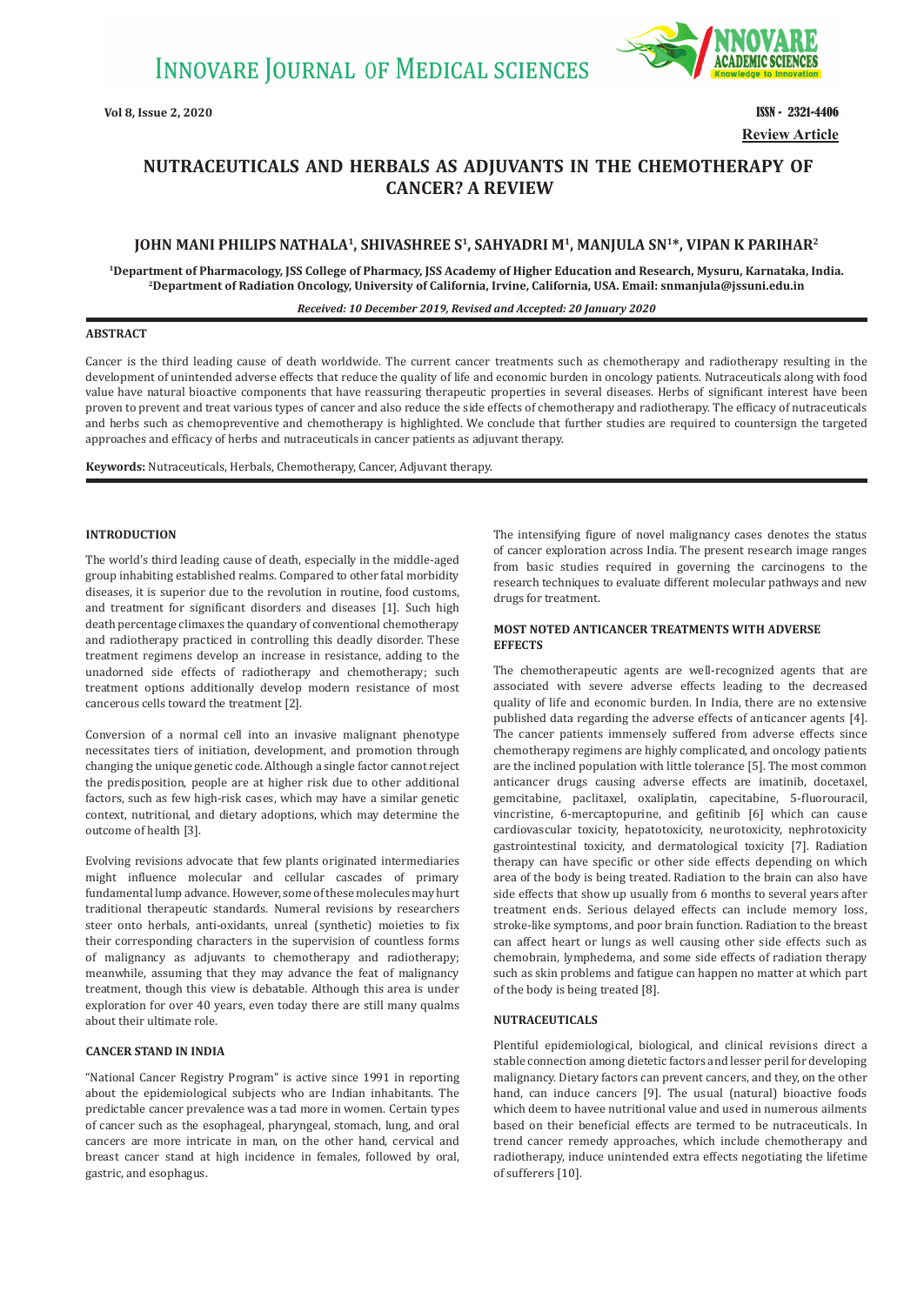A massive sum of revisions has confirmed that dietary routine stands as one of the top vital determining factors of enduring diseases such as diabetes, cardiovascular disorder, neurodegenerative diseases, and different types of malignancy [11]. such connotations between disease and the dietary habit displays that nutrition has a straight effect on healthiness. The increasing desire for longevity, growing urbanization, subsequent environmental changes, and lifestyle has made cancer a steadily growing health problem globally. Therefore, many research papers and surveys show the influence of environmental surroundings and food regimen on the cellular function and health of an individual.

Some nutritional dietary supplements protect the body from most cancers through cleansing, even as others resource in lowering the noxious effects of radiotherapy and chemotherapy. The unfavorable side effects related to chemotherapy aggravate the dietary issues, and the right amount of nutrient supplement must be a critical part of chemotherapy. Nutraceuticals save you from the side effects of both with the aid of intervening or editing the biologic response [12].

The primary belief of nutraceuticals was well-thought-out as organic foods to deliver strength and was advised daily for consumption within the body for well-being until the year 1990. For instance, quite a lot of food industries initiated to augment iodine in the table salt to avoid goiter during the early 19th century, which epitomizes the efforts on the way to making purposeful components [13].

In the new  $21<sup>st</sup>$  century, the earlier concept of nutraceuticals as effective therapeutic supplements and their enormous budding awareness is shown, leading to the recognized idea of nutraceutical medicine as a new branch of "complementary and alternative medicine". Around two millennia past, hippocrates, the father of western medicine, advised: "Let food be thy medicine and medicine be thy food" accentuating the affiliation among human health and nutrition, in actual it is among the precise vitamins for health and their healing paybacks. Plant food products can be defined as food supplements, functional foods, and nutraceuticals on the basis of the isolation step. Where unadulterated and purely extracted plant molecules are referred to as nutraceuticals, semi-purified plant products, which are not considered regular food, are referred to as functional food [14].

Foods that can be taken recurrently as a diet to uphold the overall health are termed to be food supplements. Plant food features many ingredients such as phytonutrients, polyunsaturated lipids, and secondary metabolites such as flavonoids, glucosinolates, lignans, phytosterols, polyphenols, phytoestrogens, phytates, and terpenes [15].

# **CURRENT SCENARIO**

Since the ancient humankind, the extracts of herbals and natural materials are still under use for various purposes. At present, around 470 nutraceutical and functional food products are available with documented health benefits. In the process of pharmaceutical development, clinical test results from animal tests and studies to ascertain the effects are legally required; for now, there is no documentation strategy for foods used to prevent diseases in the ancient era.

Nutraceuticals used for cancer usually are as follows:

- Soyfoods are a source of isoflavones that possess cancer chemopreventive properties.
- Lycopene concentrates on the testes, skin, prostate, and adrenal protecting against cancer.
- Saponins possess antitumor and antimutagenic activity.
- Curcumin, a polyphenol of turmeric possess anticarcinogenic, antioxidative, and anti-inflammatory properties and so on.
- There have been reports of anti-tumor activity in vegetables and fruits such as beetroots, cucumber fruits, and spinach leaves.

Coming to India's nutraceutical scenario, poor eating habits and sedentary lifestyles have indeed led to an increase in the incidence of diet and health complications, although there is growing public awareness of the importance and value of proper nutrition and diet for good health and longevity.

It has been reported that many nutraceuticals are incredibly active and also have a profound effect on cell metabolism and sometimes have a little adverse effect. They have always been new and competed against India's underdeveloped pharmaceutical industries. The French oncologist reported that high doses of nutrients were used in conjunction with conventional chemotherapy in patients with lung cancer, which reduced the recurrence of the tumor to half, which also reduced cytotoxic levels [16].

# **Vitamin C**

It reduced the formation of nitrosamine in the intestinal tract, which reduced the incidence of stomach and esophageal cancers significantly. The survival time of people treated for terminal cancers has increased. Epidemiological studies appear to point to ascorbate as a possible chemopreventive for breast cancer. A Latin American study compared nutrient intake and dietary patterns of 748 cervical cancer patients with 1411 controls [17]. The results supported a protective effect of Vitamin C against invasive cervical cancer. An inverse relationship between Vitamin C status and risk for cervical dysplasia was observed. The relationships of dietary and supplemental factors with esophageal cancer were examined in 147 males with esophageal cancer and 264 males with other diagnoses at Roswell Park Memorial Institute. Vitamins C, A, and intakes of fruits and vegetables were associated with decreased risks of esophageal cancer [18].

### **Fish oil**

In hyperthermia and chemotherapy, eicosapentaenoic acid improved tumor inhibition by altering the cancer cell membranes, which increased vulnerability [19].

#### **Selenium**

A trace element is known for its antitumor genic effects. It is a powerful antioxidant found in enriched white rice, seafood, and whole wheat. Glutathione peroxidase, an antioxidant enzyme that protects against free radical damage, constitutes selenium. Increased risk of cancer is reported in the world's soil which is deficient in selenium resulting in low selenium intake. People need very little selenium to protect their health [20].

#### **Ginseng**

Panax ginseng improves the use of mitomycin (anticancer and antibiotic) to increase the anticancer drug's potency. Nutrition therapy enables medical therapy to make the most selective toxins (anticancer drugs) on the tumor cells [21].

#### **Avemar™**

Avemar is a formulated and "Approved dietary food for special medical purposes of cancer patients," it is fermented wheat gram extract that is highly recommended into adjuvant protocols (supported by the clinical study) of high-risk skin cancer patients [22].

### **HERBALS**

Herbal drugs include plants, plant mix, and green complexes. In allopathic and traditional medicine, herbal plants were used across the ecosphere in a variety of ways. Herbal medicines are recognized for their efficacy, affordability, convenience, and safety. Regardless of advancements in synthetic chemistry, approximately 80% of the ecosphere's inhabitants still hang onto medicinal plants for the treatment of disease [23]. The biological activity of any plant is due to its components, i.e., phytochemicals, flavonoids, and phenols. They are plant-based constituents that directly arbitrate their positive health benefits by changing precise molecular objectives directly or indirectly as stabilized conjugates affecting metabolic cascades [24]. Natural anticancer products offer valuable means of increasing cancer treatment to a new level of success with less or no adverse side effects [25]. The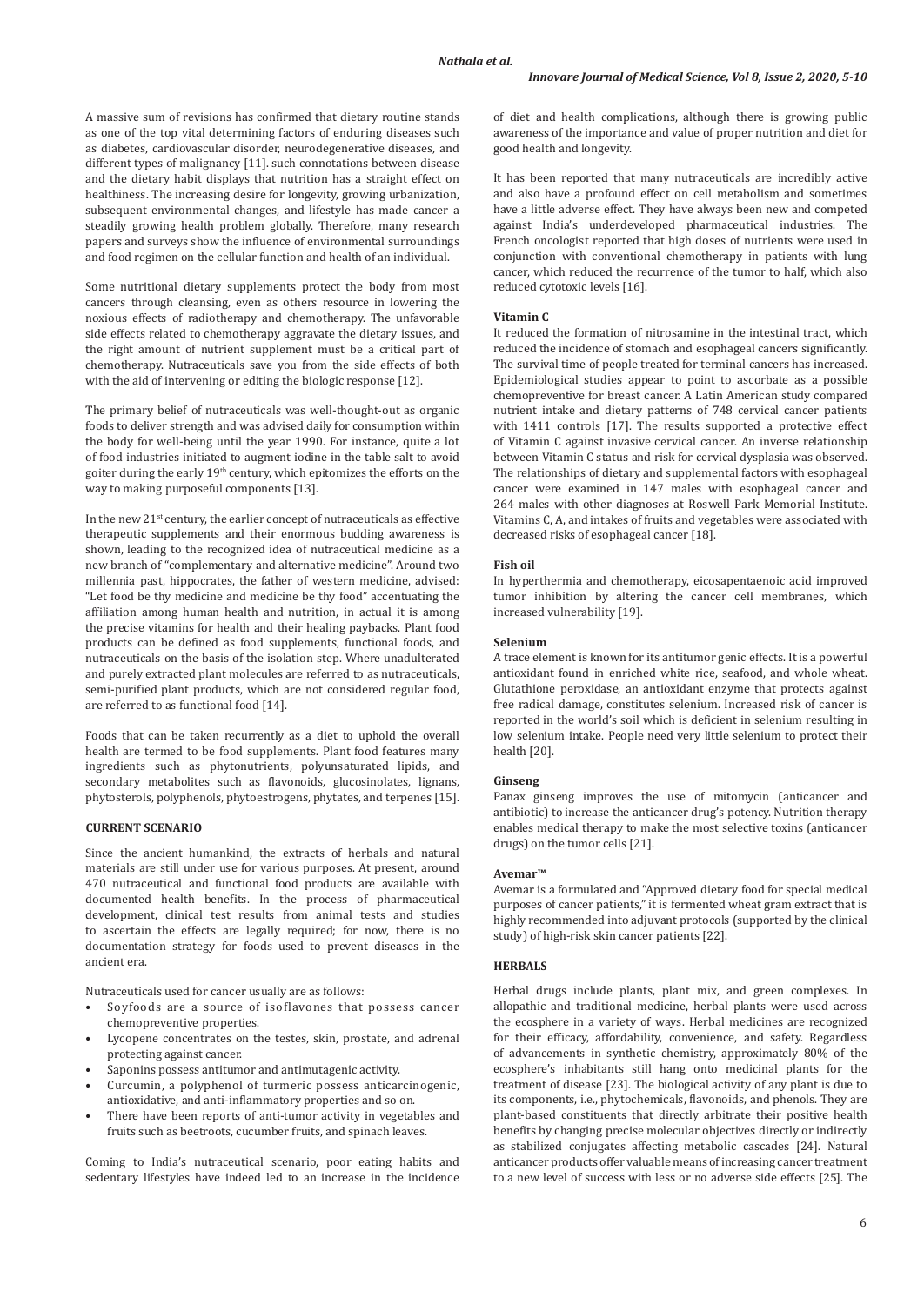precise use of phytochemicals in this era of medicines may provide us with new dimensions in improving the outcome of chemotherapy. For the past 30 years, natural products, especially those from the plant kingdom, have been a vital source of chemotherapy [26]. "Cancer is hostile to the human body, and hostile environment is cancerous to plants" which means that the plants which can proliferate in multiple but diverse environments may naturally provide us with a vital source of anticancer agents [27].

Herbs are usually classified according to their behavior, herbs alter the immune system and chemoprotective herbs. Herbs that modify the immune system show a significant increase in cancer patient's resistance [28]. Malignant cells subsequently decline the immune system's potency by truncated immunogenicity in people with cancer. Most herbal medicines stimulate immunity and improve it [29] and also protect the bone marrow against chemotherapy's myelosuppressive side effects. Herbal medicines prevent the progression of oncogenic apoptosis. Instance, the apoptosis in cancer cells is bought by curcumin, which blocks the NF-KB signaling pathway through the regulatory phosphorylation of the IKB enzyme [30].

# **HEALTH BENEFITS OF DIFFERENT HERBS AND HERBALS DURING CANCER**

# **Ellagic acid**

Ellagic acid is a polyphenol compound extant in many nuts, seeds, and fruits, such as black raspberries, pomegranates, walnuts, strawberries, raspberries, and almonds. In another study, Baradaran et al. showed that ellagic acid has a chemoprotective effect due to strong antioxidant properties, which lead to reducing OS [31]. Some studies in the past also indicated that ellagic acid showed chemoprotective, anti-apoptotic, and anticarcinogenic properties that make it interesting for further studies in different disorders particularly cancer cell systems [32].

# *Vinca rosea* **(periwinkle)**

Periwinkle, also called *Catharanthus roseus,* is the foremost antitumor herb. The components of this are vinca alkaloids such as vincristine (leurocristine), vinblastine, and reserpine. To display their anticancer property, it is essential for the alkaloids to bind with tubulin (microtubule protein), resulting in the halt of microtubules and constraint in the construction of spindles during the metaphase hence, halt the division of malignant cells [33]. Vinblastine is used in treating Hodgkin's disease, a malignancy of kidney, and non-Hodgkin's lymphoma. Nevertheless, vincristine is prescribed with a combination of other anticancer agents for the effective treatment of various cancers such as lung, breast, cervix, and liver [34]. As of now, periwinkle's herbal compounds were legalized by the FDA for treating the neoplasm. In general, vincristine has used the drug during breast cancer [33].

#### **Limitations**

It has aftereffects like a loss of the need to eat, bone ache, unhappiness, giddiness, constipation, intestinal pain, and hair loss [35].

### *Curcuma longa* **(turmeric)**

Curcuma Longa confirms the full gamut of therapeutic effects. It is antitumor, anti-inflammatory,-antioxidant, antimutagenic, antifungal, antiviral, antibacterial, and hepatoprotective. Constituted curcumin averts the making of eicosanoid (injurious) like PGE-2, henceforth, hinders the cancer cell's progress [36]. Curcuminoids extracted from turmeric like curcumin (Di-feruloyl-methane) suppressed cancer cells at each step, i.e., initiation, growth, and metastasis by hindering the malignant cell propagation in  $G_2/S$  phase and inducing apoptosis. It also hinders angiogenesis, a rate-limiting step in the metastasis and growth of malignancy [37].

#### **Limitations**

1 g/day ingestion of turmeric till 9 months exerted substantial effects on the worsening of precancerous lesion of palatal malignancies. Although, after administering turmeric powder of dose up to 10 g/kg, no acute toxic signs are observed [38].

# *Nigella sativa* **(Kalonji or black cumin)**

Known as Kalonji in South Asia used to promote health and fight diseases. By tradition, it is used in the promotion of overall health conditions besides during a headache, cold, and microbial infections [39] and it also stimulates the immune system by increasing helper T cells (T4) to suppressor T cells (T8) ratio and literature also states that is also refined the natural killer cell activity by decreasing the immune globulin (IgA, IgM, and also IgG) levels [40].

# **Anticancer activity**

*N. sativa* is immune-modulating, immune-potentiating, and acts like interferon. Ethanolic extract of *N. sativa* was found to inhibit cancer cell progression of endothelial cells *in vitro* [41]. Thymoquinone and di-thymoquinone, active constituents of *N. sativa* were found to have potent anticancer activity at odds with various cancers they have shown their strong cytotoxic actions even on the multidrug resilient humanoid tumors which were 10-fold more resistant to etoposide and doxorubicin [39]. MCF-7 breast cancer cell line *in vitro* was inactivated after the treatment with alcoholic extract or in combination with hydrogen peroxide. *N. sativa* terminates malignant cells by attaching

| Table 1: Health benefits of certain nutraceuticals and herbals during cancer treatment |  |
|----------------------------------------------------------------------------------------|--|
|----------------------------------------------------------------------------------------|--|

| Nutraceuticals/herbals                                      | Health benefits during cancer treatment                                                                                |
|-------------------------------------------------------------|------------------------------------------------------------------------------------------------------------------------|
| Vitamin C                                                   | Chemoprotective in the treatment of esophageal and breast cancer                                                       |
| Fish oil                                                    | Improved tumor inhibition by altering cancer cell membranes                                                            |
| Selenium                                                    | Antitumor genetic effect                                                                                               |
| Ginseng                                                     | Nutrition therapy enables anticancer drug's (like mitomycin) potency                                                   |
| Avemar                                                      | Dietary food for cancer patients specifically for high-risk skin cancer patients                                       |
| Ellagic acid (found in many nuts and fruits such as black)  | Chemoprotective, anti-apoptotic, anticarcinogenic                                                                      |
| raspberry, pomegranates, walnuts, strawberries, and almond) |                                                                                                                        |
| Vinca rosea                                                 | Antitumor herb, effective in the treatment of lungs, breast, and cervix cancer                                         |
| Curcuma longa                                               | Antitumor, anti-inflammatory, antioxidant, antimutagenic, antifungal, antiviral,<br>antibacteria, and hepatoprotective |
| Nigella sativa                                              | Inhibit cancer cell proliferation, immune-modulating, and immune-potentiating                                          |
| Cannabis (marijuana)                                        | Herb that relieves from pain, depression, nausea caused during chemotherapeutic                                        |
|                                                             | treatment of cancer                                                                                                    |
| Allium sativum                                              | Antiproliferative effects and act as anticancer for intestinal cancer chemotherapy                                     |
| Carica papaya                                               | Anticancer activity                                                                                                    |
| Ganoderma lucidum                                           | Anticancer agent due to its role as an activator of the immune system response                                         |
| Mangifera indica                                            | Chemoprotective properties and as nutrition therapy enables anticancer drug's potency                                  |
| Solanum torvum                                              | Act as a natural antibiotic, antimicrobial, antibacterial, and hepatoprotective activity                               |
| Crateva magna                                               | Antitumor activity                                                                                                     |
| Azadirachta indica                                          | Enables anticancer drug's potency                                                                                      |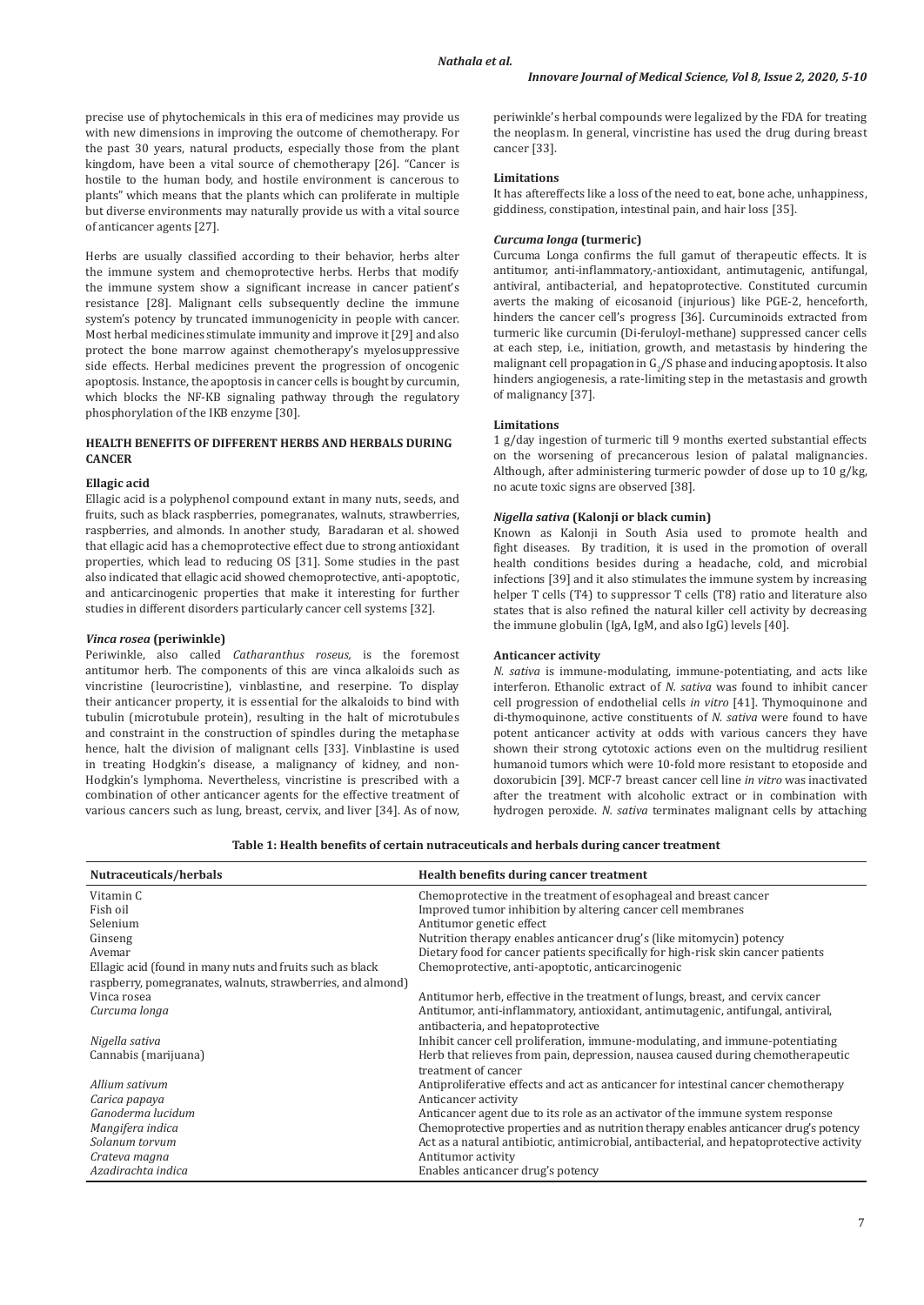to the asialofetuin (lectin) superficially, instigating their clumping and aggregation [42].

# **Limitations of** *N. sativa*

Acutely toxic once administered 25 g/kg orally. However, noxious indications appear once administered 25 g/kg intravenously [43].

### *Cannabis* **(marijuana)**

Cannabis sativa is a magic herbal that relieves from pain, depression, and nausea caused during chemotherapeutic treatment of cancer. "Δ9-tetrahydrocannabinol (THC)" is the core integral moiety found in cannabis that is accountable for its pharmacological activity in the curative medicinal ground [44-47]. Researchers sign post the upsurge of weight gain and appetite after the ingestion of marijuana (cannabis) for AIDS-associated anorexia and cancer patients [45]. "Nabilone (Cesamet)," a synthetic derivative of THC, was active in governing chemotherapy brought vomiting and nausea [46]. Moreover, it is also effective in treating the children undergoing chemotherapy [47].

### **Limitations of cannabis**

Although the side effects of cannabis are not every so often understood in the bodily facets, cognitive, or mental domain, like powerlessness to recognize the time interval and distant objects and memory thought manners [48].

# *Allium sativum* **(garlic)**

The beneficial use of *A. sativum* for the treatment of cancer was first endorsed by the father of western medicine, i.e., Hippocrates. It has defensive possibilities and partakes in enhancing the immune system [49]. "*Allicin*, S-allyl cysteine, di-allyl-di-sulfide, and di-allyl-trisulfide cristine" possess anticancer activity. It plays an important role in intestinal cancer chemotherapy. Metabolic by-products of organicsulfur constituents of garlic are responsible for its antiproliferative effects [50].

#### *Carica papaya*

*C. papaya* (fruitless type) extract inhibited the cell growth when tested against the MCF-7 cell line at different concentrations (25, 50, 100, 200, and 400 µg/ml). It exhibited exponential growth in inhibiting the cell growth on increasing the concentrations, the lowest growth inhibition being 9.38% at 25 µg/ml, and the highest growth inhibition was 71.76% at 400 µg/ml. The IC<sub>50</sub> value was more than 233.01 µg/ml. This study reveals that *C. papaya* extract possesses anticancer activity[51].

#### *Ganoderma lucidum*

It has been a substantial source of natural mycological remedies for many years. Nevertheless, the usage of *Ganoderma* is poorly depicted in the field of cancer immunotherapy. Ganoderma's betaglucan polysaccharide plays a significant role in immune surveillance and chemoprevention of cancer [52]. The most comprehensively investigated important pathways are NF-kB and MAPK. The broadspectrum application of Ganoderma enables us to use it for the treatment of cancer and immune disorders and as an adjunct to modern cancer therapies due to its is regulatory actions of the immune system [53]. Available evidence suggests that the efficacy of Ganoderma species as an anticancer agent due to its role as an activator of the immune system responses. Much literature is available about the other natural sources such as microorganisms and marine, which can be used as chemotherapeutic agents directly or indirectly [54].

#### *Mangifera indica* **(Mango)**

Mango pulp extract (MPE) and lupeol were evaluated for chemopreventive properties against 7, 12-dimethylbenz (a) anthracene induced alteration in the liver of Swiss albino mice. MPE was found to be effective in combating cellular injury of mouse liver by modulating cell-growth regulators which were induced through oxidative stress [55]. Prasad *et al*. reported that mangiferin increased the efficacy of doxorubicin in MCF-7 [56].

# *Solanum torvum* **Sw. (night berries)**

*Solanum torvum* Sw. is a member of the family Solanaceae, and its fruits are commonly called night berries which are useful for treating liver and spleen enlargement, cough and also used as a hematopoietic, antimicrobial, and analgesic agent. The leaf extract has been reported to have antiviral and antiulcerogenic properties. The fruit coat exhibited significant antibacterial activity against pathogenic bacteria when compared to standard antibiotics and hence acted as a natural antibiotic. Recently, it has been reported that this fruit extract has hepatoprotective activity [57,58]; therefore, apparently this fruit extract can be used as adjuvant therapy for chemotherapy-induced hepatotoxicity.

#### *Crateva magna*

*C. magna* belongs to the family Capparaceae commonly used in the treatment of urinary disorders. Currently, *in vivo* and *in vitro* antitumor activity of leaves *C. magna* has been reported [59]. This study reveals that the ethanolic extract of *C. magna* has antitumor activity [60].

# *Azadirachta indica* **(neem)**

Studies of extracts from all major parts of neem plant, including leaves, flowers, fruits, and seeds, have shown promising chemopreventive and therapeutic effects in pre-clinical research [61]. The underlying mechanisms of such anticancer effects of neem have begun to unravel with accumulating studies. As a natural resource, neem extract has the advantages of easy availability, low cost, and safety to humans, which collectively make neem-derived compounds valuable candidates for anticancer therapy [62]. Preclinical studies have primarily established neem as a potential preventive and therapeutic agent against various types of cancer [63].

Interestingly, neem has been shown to improve the efficacy of other anticancer drugs besides its anticancer functions as a single agent [64-66]. The combination of neem-derived gedunin and cisplatin further decreases the proliferation of treated ovarian cancer cells by almost 50% compared to the cells treated with only cisplatin [61]. The combination of a sub-lethal dose of ethanolic NLE and cisplatin also provides synergistic effects in decreasing the viability of breast and cervical cancer cells compared to individual compounds alone [67,68]. Further investigation is warranted to determine whether neem could sensitize cancer cells to the cytotoxic effects of other therapeutic regimens and whether combination therapy could offer potential clinical benefits.

#### **ADJUVANT THERAPY – HOW IMPORTANT IS IT?**

All the therapies to fight cancer are advanced into the age of specific molecular targets, yet the current therapies are inadequate because of the severe side effects of antitumorigenic agents and cell-signaling complexity. It is evident that a few types of cancers are resistant to conventional chemotherapeutic agents. Desired results with the least number of side effects have been obtained with adjuvant therapies that have also improved the quality of life. Although, it is associated with dose-relationships. Therefore, it is necessary for mechanistic and targeted approaches for improving the quality, efficacy, and minimizing unwanted effects, which is crucial during the chemotherapeutic treatment. Although, shortlisting the appropriate adjuvant will always be the rate-limiting step to achieve effective adjuvant synergism.

Over the past few years, many nutraceuticals and few dietary agents are deemed to imitate the actions of anticancer drugs, which can be used as adjuvants during chemotherapy refer Table 1. Few agents act through regulation of various cell signaling pathways which in turn changes the fate of biological systems. For the fact, many of such agents were proven to be nontoxic and synergistic when used along with the different classes of anticancer drugs. Therefore, it is evident that these agents can be combined with anticancer drugs which could be of profitable use in dealing with cancer and its side effects.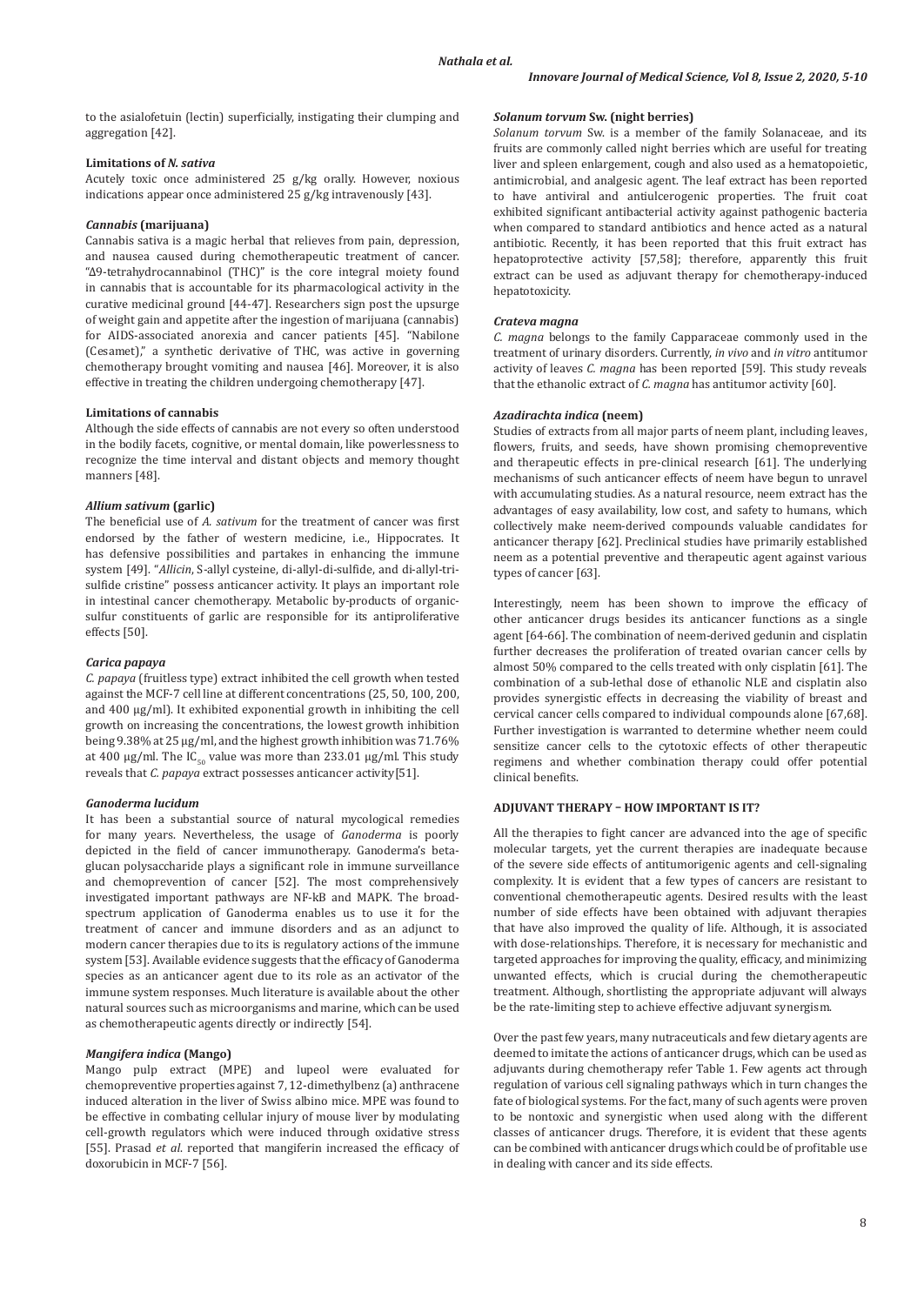#### **CONCLUSION**

The use of herbs and nutraceuticals is growing rapidly every day, but the molecular and mechanistic actions of respective classes from natural sources are still lacking profound clinical data. Therefore, there is a need for practices like adjuvant therapy in addition to conventional chemotherapy. Adjuvant therapy not only renders the effectiveness of conventional chemotherapy but also increases the quality of life of patients, for which awareness should be created among the public regarding the promising use of certain herbs and nutraceuticals as an adjuvant which might be helpful in the critical need of the hour.

# **AUTHORS' CONTRIBUTIONS**

All authors have equally contributed to reviewing the preparation and editing of the manuscript.

# **CONFLICTS OF INTEREST**

We declare that there are no conflicts of interest.

#### **REFERENCES**

- 1. Cancer. Available from: https://www.who.int/news-room/fact-sheets/ detail/cancer.
- 2. Weller D, Vedsted P, Rubin G, Walter FM, Emery J, Scott S, *et al*. The Aarhus statement: Improving design and reporting of studies on early cancer diagnosis. Br J Cancer 2012;106:1262-7.
- 3. Cancer and Aging the Inflammatory Connection. Available from: http:// www.aginganddisease.org/article/2017/2152-5250/ad-8-5-611.html.
- 4. Kirthi C, Afzal A, Reddy M, Aamir Ali S, Yerramilli A, Sharma S. A study on the adverse effects of anticancer drugs in an oncology center of a tertiary care hospital. Int J Pharm Pharm Sci 2014;6:580-3.
- 5. Sunny S. Assessment of adverse effects of most commonly prescribed anticancer drugs in a tertiary care teaching hospital. Indian J Pharm Pract 2017;10:270-5.
- 6. Chopra D, Rehan HS, Sharma V, Mishra R. Chemotherapy-induced adverse drug reactions in oncology patients: Aprospective observational survey. Indian J Med Paediatr Oncol 2016;37:42-6.
- 7. Baldo P, Fornasier G, Ciolfi L, Sartor I, Francescon S. Pharmacovigilance in oncology. Int J Clin Pharm 2018;40:832-41.
- 8. How Radiation Therapy Can Affect Different Parts of the Body. Available from: https://www.cancer.org/treatment/treatments-and-sideeffects/treatment-types/radiation/effects-on-different-parts-of-body. html.
- 9. Baena Ruiz R, Salinas Hernández P. Diet and cancer: Risk factors and epidemiological evidence. Maturitas 2014;77:202-8.
- 10. Wargovich MJ, Morris J, Brown V, Ellis J, Logothetis B. Nutraceutical use in late-stage cancer. Cancer Metastasis Rev 2012;29:503-10.
- 11. Willett WC, Koplan JP, Nugent R, Dusenbury C, Puska P, Gaziano TA. Prevention of chronic disease by means of diet and lifestyle changes. In: Jamison DT, Breman JG, Measham AR, Alleyne G, Claeson M, Evans DB, Jha P, editors. Disease Control Priorities in Developing Countries. 2nd ed. Washington, DC: World Bank; 2006.
- 12. Lobo V, Patil A, Phatak A, Chandra N. Free radicals, antioxidants and functional foods: Impact on human health. Pharmacogn Rev 2010;4:118-26.
- 13. Santini A, Novellino E. To nutraceuticals and back: Rethinking a concept. Foods 2017;6:e74.
- 14. Varzakas T, Zakynthinos G, Verpoort F. Plant food residues as a source of nutraceuticals and functional foods. Foods 2016;5:88.
- 15. Kitts D. Bioactive substances in food: Identification and potential uses. Can J Physiol Pharmacol 1994;72:423-34.
- 16. Arruebo M, Vilaboa N, Sáez-Gutierrez B, Lambea J, Tres A, Valladares M, *et al*. Assessment of the evolution of cancer treatment therapies. Cancers (Basel) 2011;3:3279-330.
- 17. Herrero R, Potischman N, Brinton LA, Reeves WC, Brenes MM, Tenorio F, *et al*. A case-control study of nutrient status and invasive cervical cancer. I. Dietary indicators. Am J Epidemiol 1991;134:1335-46.
- 18. National Research Council (US) Committee on Nutrition, and Cancer. 17<sup>th</sup> Relationship of Diet to Cancer at Specific Sites. United States: National Academies Press; 1982.
- 19. Chemo and Radiation. Nutrition and Cancer. Available from: https:// www.nutritioncancer.com
- 20. Tapiero H, Townsend DM, Tew KD. The antioxidant role of selenium and seleno-compounds. Biomed Pharmacother 2003;57:134-44.
- 21. Chen S, Wang Z, Huang Y, O'Barr SA, Wong RA, Yeung S, *et al*. Ginseng and anticancer drug combination to improve cancer chemotherapy: A critical review. Evid-Based Complement Altern Med 2014;2014:168940.
- 22. Demidov LV, Manziuk LV, Kharkevitch GY, Pirogova NA, Artamonova EV. Adjuvant fermented wheat germ extract (Avemar) nutraceutical improves survival of high-risk skin melanoma patients: A randomized, pilot, phase II clinical study with a 7-year follow-up. Cancer Biother Radiopharm 2008;23:477-82.
- 23. Jain R, Rao B. Critical analysis of India's national mission on medicinal plants (NMMP) in providing access to quality botanical drugs to improve public health. J Ayurveda Integr Med 2015;6:198-207.
- 24. Tungmunnithum D, Thongboonyou A, Pholboon A, Yangsabai A. Flavonoids and other phenolic compounds from medicinal plants for pharmaceutical and medical aspects: An overview. Medicines 2018;5:e93.
- 25. Al-Snafi AE. Chemical constituents and pharmacological activities of *Lantana camara* a review. Asian J Pharm Clin Res 2019;12:10-20.
- 26. Demain AL, Vaishnav P. Natural products for cancer chemotherapy. Microb Biotechnol 2011;4:687-99.
- 27. Greenwell M, Rahman PK. Medicinal plants: Their use in anticancer treatment. Int J Pharm Sci Res 2015;6:4103-12.
- 28. Lichota A, Gwozdzinski K. Anticancer activity of natural compounds from plant and marine environment. Int J Mol Sci 2018;19:3533.
- 29. Yin SY, Wei WC, Jian FY, Yang NS. Therapeutic applications of herbal medicines for cancer patients. Evid Based Complement Altern Med 2013;2013:302426.
- 30. Albulescu M. Phytochemicals in Antitumor Herbs and Herbal Formulas. Phytochemicals Isolation, Characterisation and Role in Human Health; 2015. Available from: http://www.intechopen.com/ books/phytochemicals-isolation-characterisation-and-role-in-humanhealth/phytochemicals-in-antitumor-herbs-and-herbal-formulas. [Last accessed on 2020 Jan 14].
- 31. Safarzadeh E, Shotorbani SS, Baradaran B. Herbal medicine as inducers of apoptosis in cancer treatment. Adv Pharm Bull 2014;4 Suppl 1:421-7.
- 32. Ismail T, Calcabrini C, Diaz AR, Fimognari C, Turrini E, Catanzaro E, *et al*. Ellagitannins in cancer chemoprevention and therapy. Toxins 2016;8:151.
- 33. Sharma P, McClees SF, Afaq F. Pomegranate for prevention and treatment of cancer: An update. Mol J Synth Chem Nat Prod Chem 2017;22:177.
- 34. Moudi M, Go R, Yien CY, Mohd N. Vinca Alkaloids. Int J Prev Med 2013;4:1231-5.
- 35. Quintão NL, Santin JR, Stoeberl LC, Corrêa TP, Melato J, Costa R. Pharmacological treatment of chemotherapy-induced neuropathic pain: PPARγ agonists as a promising tool. Front Neurosci 2019;13:907.
- 36. Periwinkle: A Herbal Powerhouse, Side Effects and Dosage, HealthXP. Available from: https://www.healthxp.in/periwinkle-a-herbal-powerhouseside-effects-dosage. [Last accessed on 2020 Jan 14].
- 37. Ruby AJ, Kuttan G, Babu KD, Rajasekharan KN, Kuttan R. Antitumour and antioxidant activity of natural curcuminoids. Cancer Lett 1995;94:79-83.
- 38. Klinger NV, Mittal S. Therapeutic potential of curcumin for the treatment of brain tumors. Oxid Med Cell Longev 2016;2016;9324085.
- Park W, Amin AR, Chen ZG, Shin DM. New perspectives of curcumin in cancer prevention. Cancer Prev Res (Phila) 2013;6:387-400.
- 40. Khan MA, Chen HC, Tania M, Zhang DZ. Anticancer activities of *Nigella sativa* (black cumin). Afr J Tradit Complement Altern Med 2011;8:226-32.
- 41. Yimer EM, Tuem KB, Karim A, Ur-Rehman N, Anwar F. *Nigella sativa* L. (Black cumin): A promising natural remedy for wide range of illnesses. Evid Based Complement Altern Med 20192019:1528635.
- 42. Majdalawieh AF, Fayyad MW. Recent advances on the anti-cancer properties of *Nigella sativa*, a widely used food additive. J Ayurveda Integr Med 2016;7:173-80.
- 43. Salim EI. Cancer chemopreventive potential of volatile oil from black cumin seeds, *Nigella sativa* L., in a rat multi-organ carcinogenesis bioassay. Oncol Lett 2010;1:913-24.
- 44. Zaoui A, Cherrah Y, Mahassini N, Alaoui K, Amarouch H, Hassar M. Acute and chronic toxicity of *Nigella sativa* fixed oil. Phytomedicine 2002;9:69-74.
- 45. Pellati F, Borgonetti V, Brighenti V, Biagi M, Benvenuti S, Corsi L. *Cannabis sativa* L. and nonpsychoactive cannabinoids: Their chemistry and role against oxidative stress, inflammation, and cancer. BioMed Res Int 2018;2018:1691428.
- 46. Parker LA, Rock EM, Limebeer CL. Regulation of nausea and vomiting by cannabinoids. Br J Pharmacol 2011;163:1411-22.